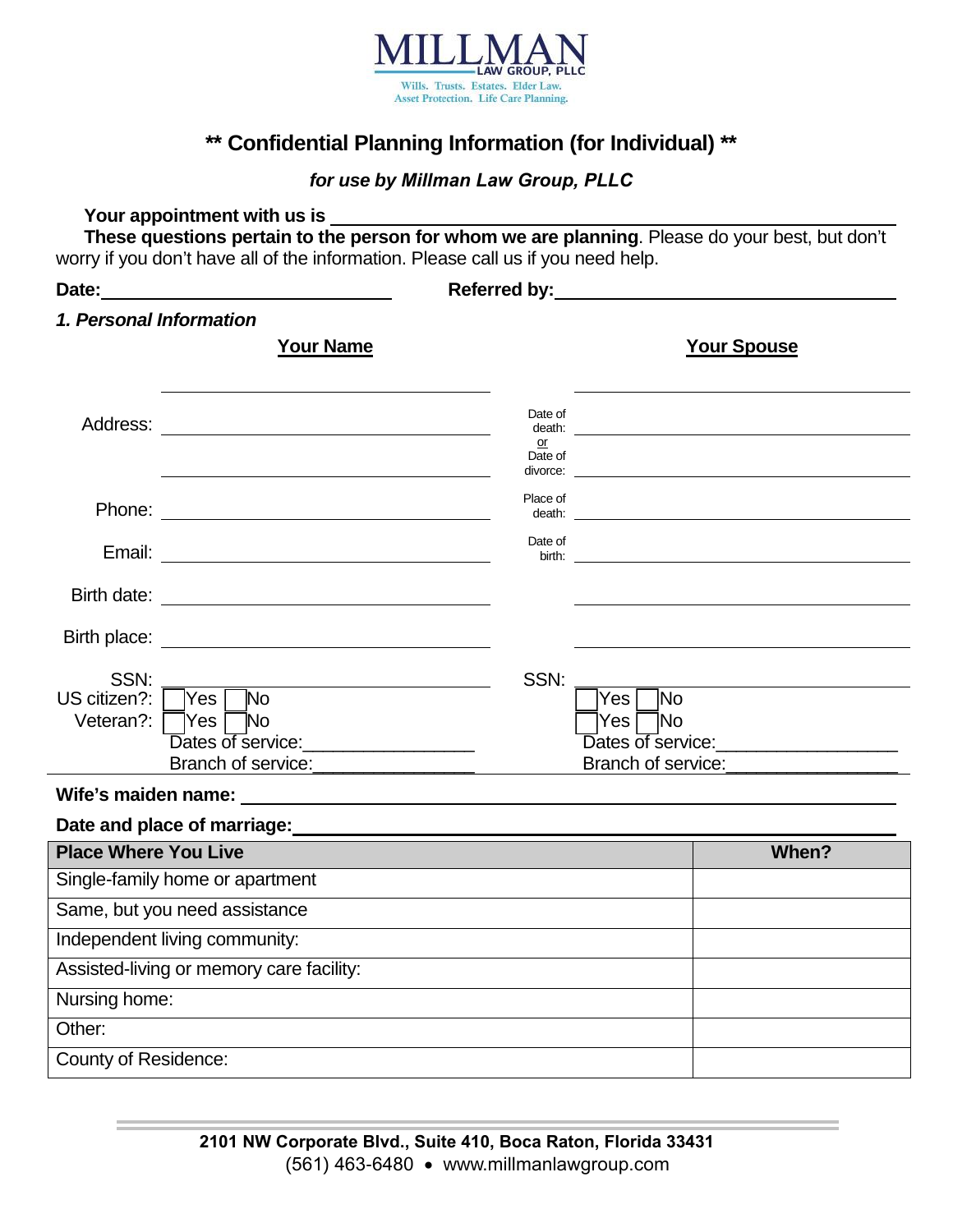## *2. Information About Your Health*

a. What medical or health problems do you currently have?

b. What medical problems have you had in the past?

c. When were you last in the hospital, and why?

d. Please attach a list of the drugs you are currently taking to this workbook (or list them below).

#### *3. Important Contact Information*

|            | <b>Your Primary Care Physician</b> | <b>Your Financial Advisor/Broker</b> |  |
|------------|------------------------------------|--------------------------------------|--|
| Name:      |                                    | Name:                                |  |
| Specialty: |                                    | Company:                             |  |
| Address:   |                                    | Address:                             |  |
|            |                                    |                                      |  |
| Phone:     |                                    | Phone:                               |  |
| Email:     |                                    | Email:                               |  |
|            |                                    |                                      |  |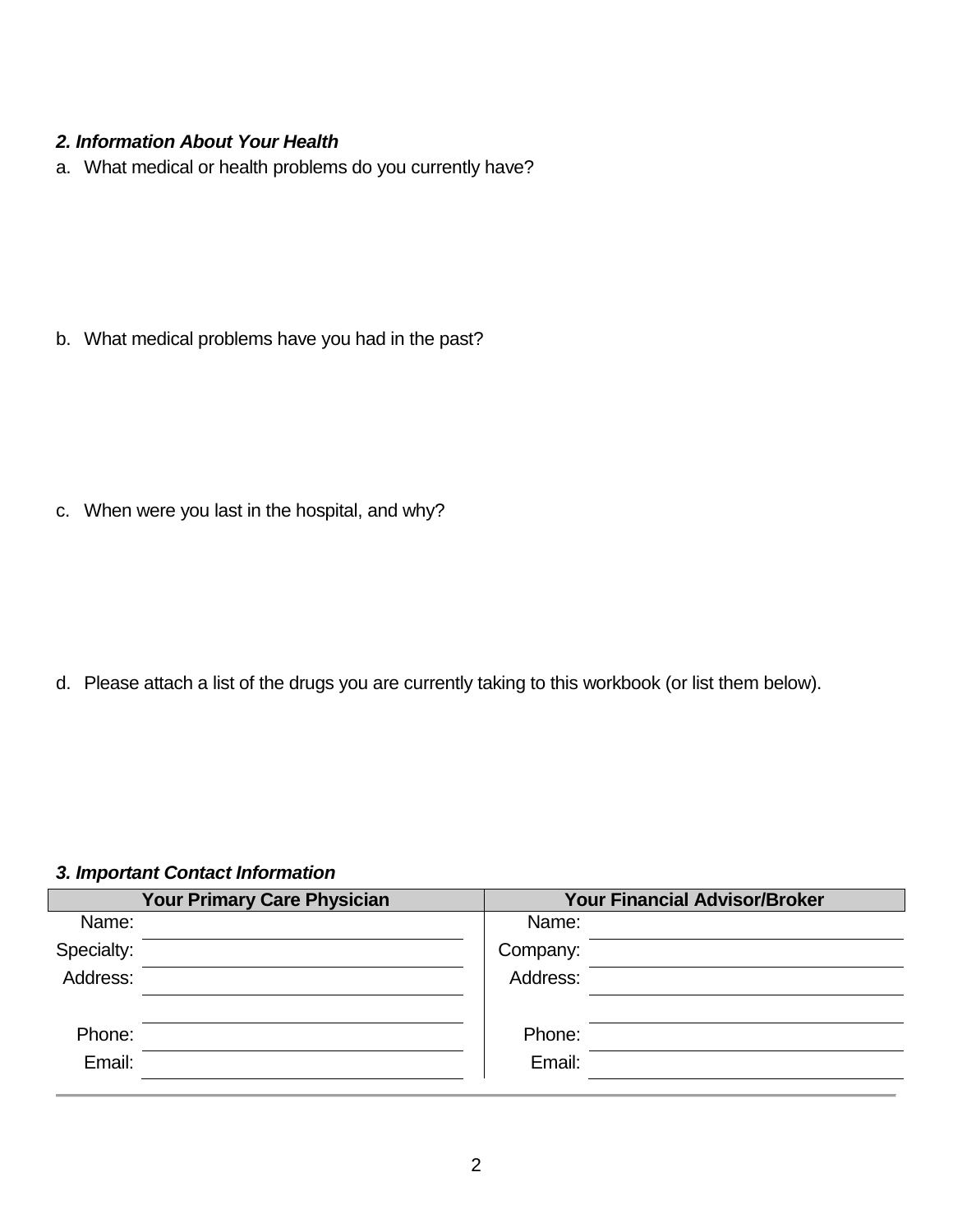| Name:                              | Name:                                                                                                                                                                                                         |  |
|------------------------------------|---------------------------------------------------------------------------------------------------------------------------------------------------------------------------------------------------------------|--|
| Address:                           | Address:                                                                                                                                                                                                      |  |
|                                    |                                                                                                                                                                                                               |  |
| DOB:                               | DOB:                                                                                                                                                                                                          |  |
| Phone:                             | Phone:                                                                                                                                                                                                        |  |
| Email:                             | Email:                                                                                                                                                                                                        |  |
| Spouse:                            | Spouse:                                                                                                                                                                                                       |  |
| Name:                              | Name:                                                                                                                                                                                                         |  |
| Address:                           | Address:                                                                                                                                                                                                      |  |
| DOB:                               | DOB:                                                                                                                                                                                                          |  |
| Phone:                             | Phone:                                                                                                                                                                                                        |  |
| Email:                             | Email:                                                                                                                                                                                                        |  |
| Spouse:                            | Spouse:                                                                                                                                                                                                       |  |
| Name:                              | Name:                                                                                                                                                                                                         |  |
| Address:                           | Address:                                                                                                                                                                                                      |  |
| DOB:                               | DOB:                                                                                                                                                                                                          |  |
| Phone:                             | Phone:                                                                                                                                                                                                        |  |
| Email:                             | Email:                                                                                                                                                                                                        |  |
| Spouse:                            | Spouse:                                                                                                                                                                                                       |  |
| a. Your primary contact person(s): |                                                                                                                                                                                                               |  |
| Name:                              | Name:                                                                                                                                                                                                         |  |
| Address:                           | Address:                                                                                                                                                                                                      |  |
| Phone:                             | Phone:                                                                                                                                                                                                        |  |
| Email:                             | Email:                                                                                                                                                                                                        |  |
|                                    | b. Do you have any dependents (someone who depends on you, in whole or in part, for their support)?                                                                                                           |  |
| Yes <sub>No</sub><br>If yes, who?: |                                                                                                                                                                                                               |  |
|                                    | c. Are any of your children or other family members receiving Supplement Security Income, Social Secu-<br>rity Disability; or, whether or not receiving any benefits, is blind or has any major disabilities? |  |
| Yes□No<br>If yes, who?:_           |                                                                                                                                                                                                               |  |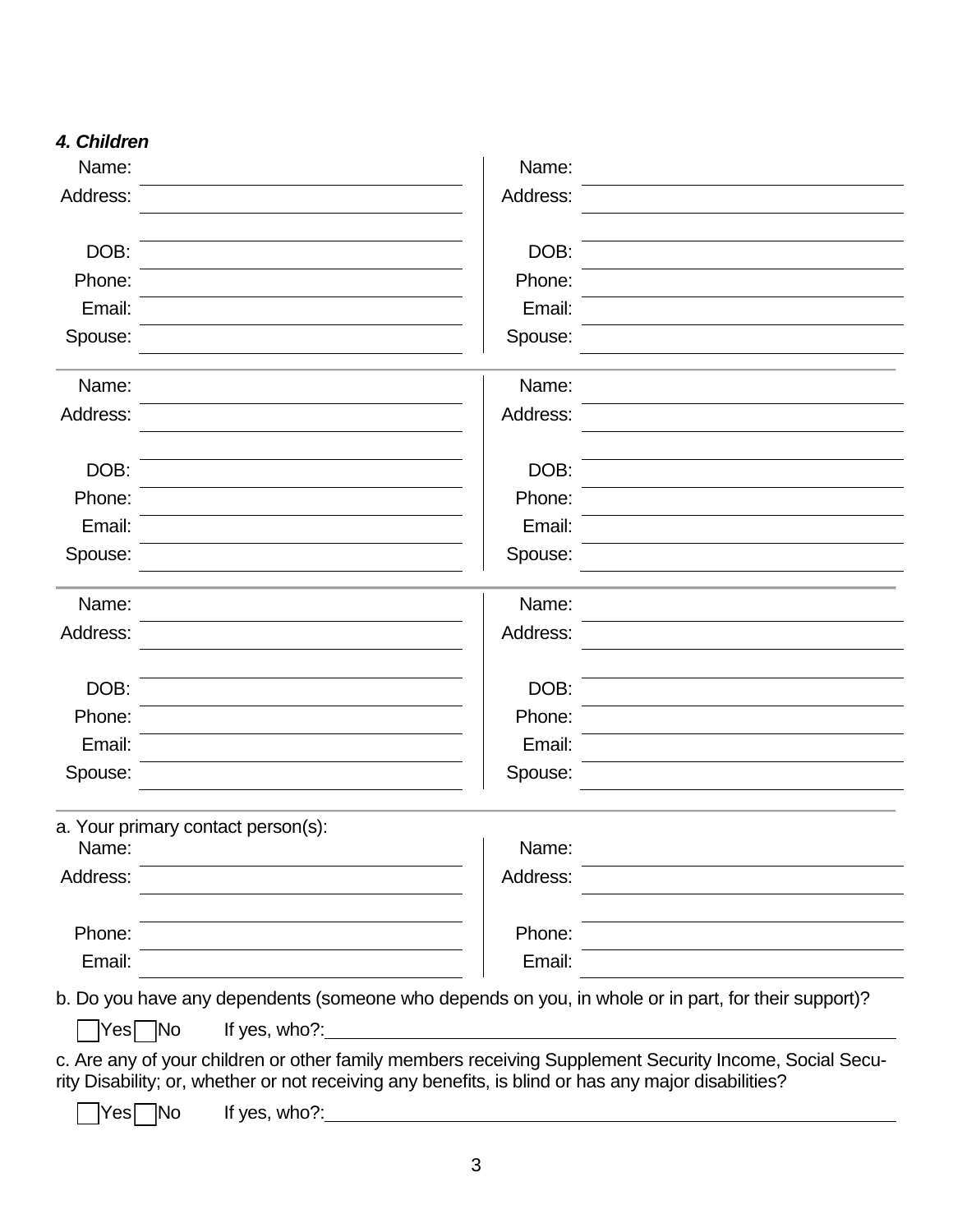### *5. Resources*

### *a. Monthly Income (SS, VA, pension, employment)*

| <b>Source</b>    | <b>Amount</b> |
|------------------|---------------|
| Social Security: |               |
| Pension:         |               |
| Other:           |               |
| Total:           |               |

#### *b. Real Estate You Own*

| <b>Address</b> | Owner(s) | <b>Tax Value</b> | <b>Mortgage</b> | <b>Date Acquired</b> |
|----------------|----------|------------------|-----------------|----------------------|
|                |          |                  |                 |                      |
|                |          |                  |                 |                      |
|                |          |                  |                 |                      |
|                |          |                  |                 |                      |

## *c. Other Assets: Bank accounts, CDs, annuities, stocks, retirement plans, and the like*

| <b>Type of Asset</b> | <b>Company Name</b> | <b>How Is It Titled?</b> | <b>Beneficiary</b> | <b>Value</b> |
|----------------------|---------------------|--------------------------|--------------------|--------------|
|                      |                     |                          |                    |              |
|                      |                     |                          |                    |              |
|                      |                     |                          |                    |              |
|                      |                     |                          |                    |              |
|                      |                     |                          |                    |              |
|                      |                     |                          |                    |              |
|                      |                     |                          |                    |              |

#### *d. Life Insurance (including any policies through your employer)*

| <b>Policy Details</b>        | Policy 1 | <b>Policy 2</b> | Policy 3 |
|------------------------------|----------|-----------------|----------|
| Company name                 |          |                 |          |
| Policy owner                 |          |                 |          |
| <b>Insured</b>               |          |                 |          |
| Beneficiary                  |          |                 |          |
| Death benefit (face value)   |          |                 |          |
| Current cash value (if any)  |          |                 |          |
| Loan against policy (if any) |          |                 |          |

## *e. Large items of personal property you own (cars, boats, RVs, farm equipment, etc.)*

| <b>Personal Property (Item)</b> | <b>Value</b> |
|---------------------------------|--------------|
|                                 |              |
|                                 |              |
|                                 |              |
|                                 |              |